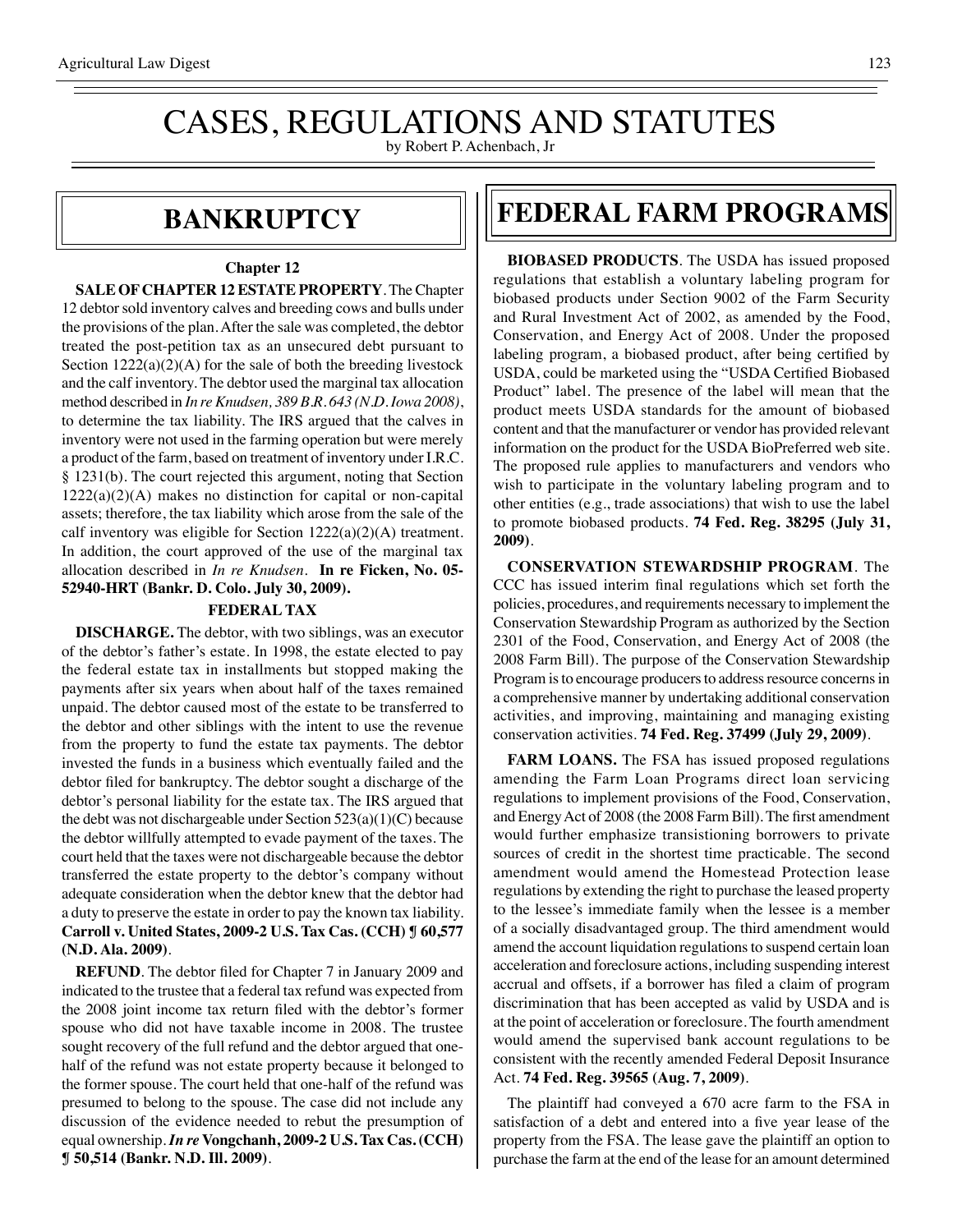by an independent appraisal. An appraisal was made when the plaintiff expressed an intent to exercise the option but the plaintiff claimed that the appraisal was improperly inflated. The plaintiff sought judicial review after exhausting all administrative appeals. The court held that the plaintiff failed to provide any evidence to show a different value for the property; therefore, the appraisal was upheld. In addition, the plaintiff claimed that policies of the federal government improperly deprived the plaintiff of income. The plaintiff listed the following improper policies: (1) a grain embargo placed by the United States in 1980; (2) the entrance of millions of illegal aliens into the United States; (3) the North American Free Trade Agreement; (4) the failure of the United States government to adequately enforce antitrust statutes; and (5) the failure of the Secretary of Agriculture to maintain market conditions favorable to farmers. The court held that these claims had no merit and upheld the trial court's award of summary judgment for the federal government. **Magee v. United States, 2009 U.S. App. LEXIS 16021 (5th Cir. 2009)**.

## **federal ESTATE AND GIFT taxation**

**CHARITABLE DEDUCTION**. The decedent had established a charitable remainder trust in which the trust agreement provided for distribution of the remainder only to qualified organizations. The trust defined a qualified organization as an organization "described in §§ 170(b)(1)(A), 170(c), 2055(a), and 2522(a) of the Internal Revenue Code." The language of the trust in other sections indicated that the intent of the decedent was that the decedent's foundation was to be a qualifying organization and was to receive the distribution from the trust. However, after the decedent's death, the trustee discovered that the foundation was not an organization listed under I.R.C. § 170b)(1)(A) and obtained a judicial amendment of the trust to remove that code section from the definition of a qualifying organization. The IRS ruled that the amendment of the trust agreement to remove I.R.C. § 170b)(1)(A) from the definition of qualifying organization did not disqualify the trust as a charitable remainder trust. In addition, the estate could take a charitable deduction for the trust because the decedent had retained the power to change the charitable beneficiary, causing the trust to be included in the decedent's estate. **Ltr. Rul. 200932020, April 21, 2009**.

**GIFTS.** On November 28, 2001, the taxpayers established trusts for their children. On the same day, the taxpayers formed three limited liability companies which were issued state certificates of formation on December 21, 2001. On December 28, 2001 and January 11, 2002, the taxpayers transferred property to the LLCs. Also on January 11, 2002 the taxpayers assigned interests in the LLCs to the children's trusts. The taxpayers filed gift tax returns which discounted the value of the LLC interests transferred to the children's trusts as minority interests by 58 percent. The court held that the transfer of the property to the LLCs on the same day as the transfer of the interests in the LLCs to the children's trusts was an indirect gift of interests in the property and not entitled to any minority interest discount. Although the taxpayers claimed that the LLC interests were transferred at least one day after the LLCs were

funded, the court held that dates on the documents established that both events occurred on the same day. **Heckerman v. United States, 2009-2 U.S. Tax Cas. (CCH) ¶ 60,578 (W.D. Wash. 2009)**.

**SPECIAL USE VALUATION**. The IRS has issued the 2009 list of average annual effective interest rates charged on new loans by the Farm Credit Bank system to be used in computing the value of real property for special use valuation purposes for deaths in 2009:

| District                                       |                                                                                                    | Interest rate                                |  |
|------------------------------------------------|----------------------------------------------------------------------------------------------------|----------------------------------------------|--|
| AgFirst, FCB                                   |                                                                                                    | 7.63                                         |  |
| AgriBank, FCB                                  |                                                                                                    | 6.50                                         |  |
| CoBank, FCB                                    |                                                                                                    | 6.17                                         |  |
| Texas, FCB                                     |                                                                                                    | 6.59                                         |  |
| U.S. AgBank, FCB                               |                                                                                                    | 6.23                                         |  |
| <b>District</b>                                | <b>States</b>                                                                                      |                                              |  |
| AgFirst                                        | Delaware, District of Columbia, Florida, Georgia,                                                  |                                              |  |
|                                                | Maryland, North Carolina, Pennsylvania,                                                            |                                              |  |
|                                                |                                                                                                    | South Carolina, Virginia, West Virginia      |  |
| AgriBank                                       |                                                                                                    | Arkansas, Illinois, Indiana, Iowa, Kentucky, |  |
| Michigan, Minnesota, Missouri, Nebraska, North |                                                                                                    |                                              |  |
|                                                | Dakota, Ohio, South Dakota, Tennessee, Wisconsin,                                                  |                                              |  |
|                                                | Wyoming                                                                                            |                                              |  |
| <b>CoBank</b>                                  | Alaska, Connecticut, Idaho, Maine, Massachusetts,<br>Montana, New Hampshire, New Jersey, New York, |                                              |  |
|                                                |                                                                                                    |                                              |  |
|                                                | Oregon, Rhode Island, Vermont, Washington                                                          |                                              |  |
| <b>Texas</b>                                   | Alabama, Louisiana, Mississippi, Texas                                                             |                                              |  |
|                                                | <b>U.S. AgBank</b> Arizona, California, Colorado, Hawaii, Kansas,                                  |                                              |  |
|                                                |                                                                                                    | Nevada, New Mexico, Oklahoma, Utah           |  |
| Rev. Rul. 2009-21, 2009-2 C.B. 162.            |                                                                                                    |                                              |  |

# **federal income taxation**

**ADVANCED ENERGY PROJECT CREDIT**. The IRS has published a notice establishing the qualifying advanced energy project program under I.R.C. § 48C(d) and announcing an initial allocation round of the qualifying advanced energy project credit under the qualifying advanced energy project program. The purpose of the qualifying advanced energy project program is to encourage taxpayers to re-equip, expand or establish manufacturing facilities for the production of certain energy related property. **Notice 2009-72, I.R.B. 2009-36**.

#### **CORPORATIONS**.

ESTIMATED TAX. President Obama signed the Corporate Estimated Tax Shift Act of 2009 (Pub. L. No. 111-42) on July 28, 2009. The legislation affects the estimated tax payments of corporations with assets of \$1 billion or more, as well as the temporary deferral of a portion of the estimated tax payments for all other corporations otherwise due in September 2010 and 2011. Specifically, the law provides that Act Sec. 401 of the Tax Increase Prevention and Reconciliation Act of 2005 (Pub. L. No 109-222) and any subsequent modifications to the law will not apply to any installment of corporate estimated tax otherwise due after December 31, 2009.

**COST-SHARING PAYMENTS**. The IRS has determined that all or a portion of cost-share payments received under the Forest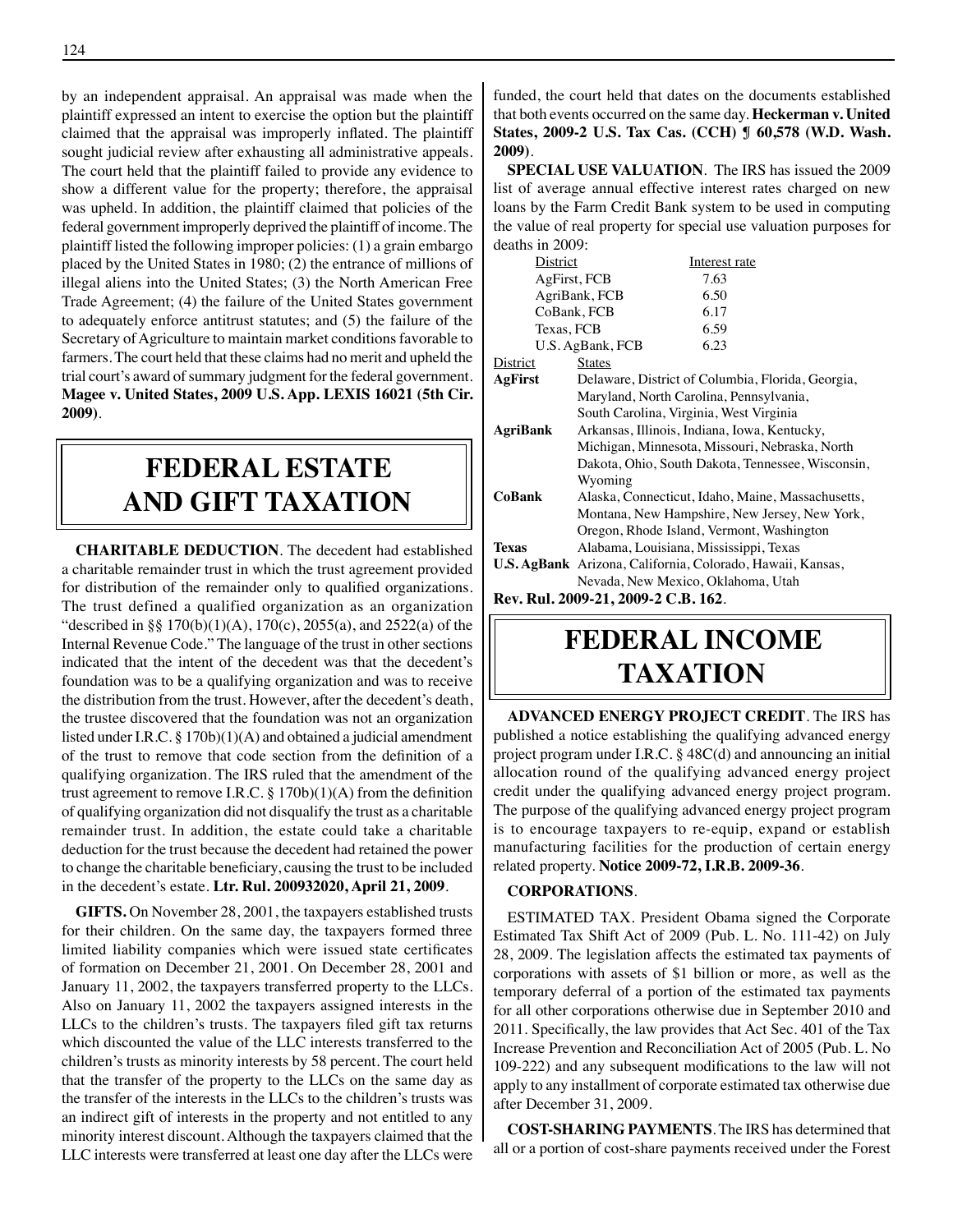Health Protection Program (FHPP) is eligible for exclusion from gross income to the extent permitted by I.R.C. § 126. The IRS notes that I.R.C. § 126(b)(1) and Treas. Reg. § 16A.126-1 can be used to determine what portion, if any, of the cost-share payments is excludable from gross income under I.R.C. § 126. The FHPP, authorized under the provisions of § 8 of the Cooperative Forestry Assistance Act of 1978, Pub. L. No. 95-313, 92 Stat. 368 (1978), as amended by Title XII, § 1218 of the International Narcotics Control Act of 1990, Pub. L. No. 101-624, 104 Stat. 3531 (1990), is a program to protect forests, trees, and wood products, stored wood, and wood in use directly on the National Forest System and, in cooperation with others, on other lands in the United States. **Rev. Rul. 2009-23, 2009-2 C.B. 177**.

**COURT AWARDS AND SETTLEMENTS**. The taxpayer filed suit against a former employer for employment discrimination in which the taxpayer sought back and front pay, damages for emotional distress and attorneys' fees. The parties reached a settlement and sought a ruling as to whether the employer was required to withhold employment taxes from the settlement payments. The court held that (1) the portion of the settlement paid for back pay was subject to mandatory withholding because the payment was made for services actually performed and (2) the portion of the settlement paid for front pay was subject to mandatory withholding because the front pay derived from the employee-employer relationship. The parties had agreed that the portion of the settlement for emotional distress and attorneys' fees was to be reported on Form 1099 and not Form W-2; therefore, those payments were not subject to withholding. **Josifovich v. Secure Computing Corp., 2009-2 U.S. Tax Cas. (CCH) ¶ 50,543 (D. N.J. 2009)**.

**DEPRECIATION.** The IRS has released a coordinated issue paper that addresses the question of the appropriate cost recovery period for open-air parking structures under I.R.C. § 168(a). Open-air parking structures are buildings as defined in Treas. Reg. § 1.48-1(e). For depreciation purposes under I.R.C. § 168, these parking structures are nonresidential real property with a cost recovery period generally of 39 years. **All Industries—Applicable Recovery Period Under Code Sec. 168(a) for Open-Air Parking Structures, Coordinated Issue Paper (LMSB4-0709-029) (Effective Date: July 31, 2009).**

**DISASTER LOSSES.** On July 13, 2009*,* the President determined that certain areas in Tennessee are eligible for assistance from the government under the Disaster Relief and Emergency Assistance Act (42 U.S.C. § 5121) as a result of severe storms and tornadoes, which began on June 12, 2009*.*  **FEMA-1851-DR.** On July 30, 2009, the President determined that certain areas in Maine are eligible for assistance from the government under the Act as a result of severe storms and flooding, which began on June 18, 2009. **FEMA-1852-DR.** On July 31, 2009, the President determined that certain areas in Nebraska are eligible for assistance from the government under the Act as a result of severe storms, tornadoes and flooding, which began on June 5, 2009. **FEMA-1853-DR.** Accordingly, taxpayers in the areas may deduct the losses on their 2008 federal income tax returns. See I.R.C. § 165(i).

**DISCHARGE OF INDEBTEDNESS**. The taxpayer had

purchased an automobile with a loan but defaulted on the loan. The loan company notified the taxpayer that it was going to repossess the automobile. The taxpayer turned the automobile over voluntarily and the loan company issued a Form 1099-C, Cancellation of Debt, for the amount of the loan outstanding at the time of the repossession. The taxpayer did not include the forgiven debt amount in taxable income. The taxpayer claimed that the automobile had a value at the time of the repossession at least equal to the amount of the outstanding loan. No contradictory evidence as to the value of the automobile was presented. The court held that the taxpayer did not have discharge of indebtedness income because the loan company received at least equal value for the amount of loan forgiven. **Martin v. Comm'r, T.C. Summary Op. 2009-21**.

**EDUCATION EXPENSES**. The taxpayer held a master's degree in clinical psychology and obtained a job as a mental health practitioner. The taxpayer incurred education expenses for course work leading to a doctoral degree in psychology. After obtaining the advanced degree, the taxpayer was employed as a psychologist. The court held that the education expenses for the doctorate were not deductible because the degree qualified the taxpayer for a new trade or business. **Ortega v. Comm'r, T.C. Summary Op. 2009- 120**.

**FIRST TIME HOMEBUYER CREDIT**. The IRS announced the first successful tax fraud prosecution involving the first-time homebuyer credit. A Jacksonville, Florida, return preparer pled guilty to falsely claiming the first-time homebuyer credit on a client's federal income tax return. The preparer faces a possible sentence of three years in jail, a fine of up to \$250,000 or both. The IRS also pointed out that the Service has executed seven search warrants and has 24 open criminal investigations of potential fraudulent abuse involving this credit. The IRS is using several sophisticated computers and programs to screen tax returns quickly to identify fraudulent first-time homebuyer credit claims. As a final warning, the IRS reminds taxpayers that they remain ultimately responsible for the accuracy of their tax returns regardless of whether they prepared the return or it was prepared for them. **IR-2009-69**.

**IRA**. The taxpayer, under age 59 1/2, owned an IRA and had begun receiving substantially equal periodic payments which included payment of an amount sufficient to pay state and federal taxes on the distributions. In one tax year, the IRA custodian failed to pay the state and federal taxes, resulting in a total payment/ distribution less than the equal periodic payments. The taxpayer requested a ruling that the failure to distribute the entire required distribution amount for the calendar year, and a proposed makeup distribution in the next calendar year would not be considered a modification of a series of substantially equal period payments under I.R.C.  $\S 72(t)(2)(A)(iv)$  and would not result in the imposition of the 10 percent additional tax under I.R.C.  $\S$  72(t)(1). The IRS granted the request. **Ltr. Rul. 200930053, April 27, 2009**.

**INSTALLMENT REPORTING**. The taxpayer sold their personal residence and used the exclusion under I.R.C. § 121 to exclude a portion of the gain from the sale from taxable income. The sale involved two annual payments and the taxpayers wanted to use the installment method of reporting the taxable gain but their income tax return preparer told them that they could not use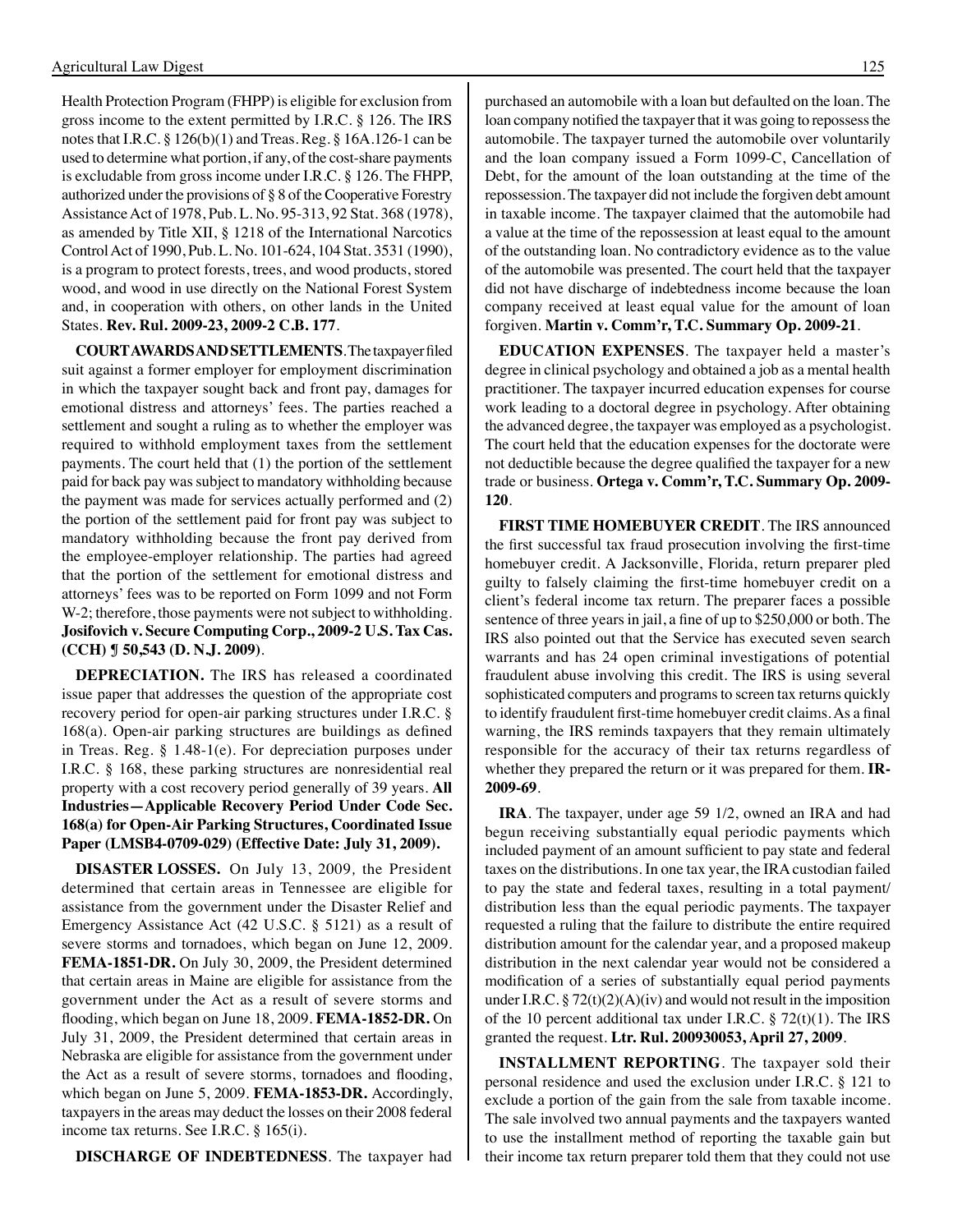the installment method of reporting the gain because they used the Section 121 exclusion. The tax return preparer filled out their return with all of the taxable gain reported as taxable income in the year of the sale. Two years later the taxpayers' new tax return preparer told them that both the exclusion and installment method reporting were available in the same year. The taxpayers requested permission to revoke the election out of installment reporting and the IRS granted the request. **Ltr. Rul. 200931001, April 14, 2009**.

**MEALS**. The taxpayer was employed as an engineer aboard a commercial fishing vessel. The taxpayer was charged for meals received while at sea but the taxpayer elected to use the federal per diem meals and incidental expense rate. The court held that the taxpayer was entitled to deduct only 50 percent of the federal per diem rate. **Kurtz v. Comm'r, 2009-2 U.S. Tax Cas. (CCH) ¶ 50,517 (11th Cir. 2009),** *aff'g***, T.C. Memo. 2008-111**.

**NET OPERATING LOSSES.** The IRS has issued a reminder to small businesses that the deadline is approaching to take advantage of the expanded business loss carryback option included in the American Recovery and Reinvestment Act of 2009 (Pub. L. No. 111-5). Under I.R.C. § 172(b)(1)(H), as amended by the Act, many small businesses that had expenses exceeding their income for 2008 can choose to carry the resulting loss back for up to five years, instead of the usual two. Eligible individuals have until October 15, 2009, to choose this expanded carryback option, while eligible calendar-year corporations have until September 15, 2009. An "individual" in this context includes a sole proprietor that qualifies as an eligible small business (ESB), an individual partner in a partnership that qualifies as an ESB, and a shareholder in an S corporation that qualifies as an ESB. For example, a small business that had a net operating loss (NOL) in 2008 could carry that loss back to 2003, rather than 2006. Because the loss is spread over more years, the resulting refund could be larger than it would otherwise be. An ESB that elects to take this option can benefit by offsetting the loss against income earned in up to five prior tax years, getting a refund of taxes paid up to five years ago, or using up part or all of the loss now, rather than waiting to claim it on future returns. The option is available for ESBs that had no more than an average of \$15 million in gross receipts over a three-year period ending with the tax year of the NOL. This choice is available for only one tax year. A refund as a result of this option can be accelerated by individuals by filing Form 1045 and by corporations by filing Form 1139. **IR-2009- 72.** 

#### **PARTNERSHIPS**

ADJUSTED BASIS ELECTION. A partner in the taxpayer partnership died during the tax year but the partnership failed to make the I.R.C. § 754 election to adjust partnership basis in partnership property for that tax year. The IRS granted an extension of time to make the election. **Ltr. Rul. 200932037, April 29, 2009**.

**PASSIVE ACTIVITY LOSSES**. The taxpayers were married individuals who filed their tax returns jointly. The taxpayers represented that they were in a real property business as defined by I.R.C.  $\S$  469 and were qualified under I.R.C.  $\S$  469(c)(7)(B) to make an election to treat all their interests in rental real estate

as a single rental real estate activity but taxpayers filed their joint return without the statement required under Treas. Reg. § 1.469-9 $(g)(3)$ . The IRS granted the taxpayers an extension of time to file the statement and make an effective election. **Ltr. Rul. 200931038, April 10, 2009**.

**PENSION PLANS**. For plans beginning in August 2009 for purposes of determining the full funding limitation under I.R.C. § 412(c)(7), the 30-year Treasury securities annual interest rate for this period is 4.40 percent, the corporate bond weighted average is 6.48 percent, and the 90 percent to 100 percent permissible range is 5.83 percent to 6.48 percent. **Notice 2009-63, I.R.B. 2009-34**.

**PERSONAL RESIDENCE INTEREST**. Taxpayers, husband and wife, owned a "second residence" under Treas. Reg. § 1.163- 10T. The taxpayers obtained a loan from a bank secured by a mortgage on the second residence. On the taxpayers' tax returns, the taxpayers deducted amounts as qualified residence interest under I.R.C. § 163(h)(3), in reasonable reliance on the advice of a qualified tax professional. The taxpayers sought an extension of time to elect to treat the interest on the mortgage as interest paid on indebtedness not secured by a qualified residence under Treas. Reg. § 1.163-10T(o)(5). The IRS granted the request for an extension. **Ltr. Rul. 200932030, April 14, 2009**.

The taxpayers purchased a personal residence and made payments on an assumed mortgage. However, Form 1098, showing mortgage interest paid was sent to the previous owners. The court noted that the financing arrangements for the purchase were not clear but held that the taxpayers had proved that they were the legal and beneficial owners of the residence and were entitled to a mortgage interest deduction for their mortgage payments. **Johnson v. Comm'r, T.C. Summary Op. 2009- 124**.

**PRACTICE BEFORE IRS**. The IRS has issued proposed regulations clarifying that under Section 10.27(b) of Treasury Department Circular No. 230, 31 C.F.R. Part 10, a practitioner may charge a contingent fee for services rendered in connection with the IRS's examination of or challenge to an amended return or claim for refund or credit that is filed (1) before the taxpayer received a written notice of examination of, or a written challenge to, the original tax return, or (2) no later than 120 days after receipt of the written notice or challenge. Further, a contingent fee may be charged for services rendered in connection with a whistleblower claim under I.R.C. § 7623. The proposed regulations restate the guidance issued in *Notice 2008-43, 2008-1 C.B. 748*. **74 Fed. Reg. 37183 (July 28, 2009)**.

**RELIGIOUS ORGANIZATIONS**. The IRS has issued proposed regulations updating the questions and answers in Treas. Reg. §301.7611-1, relating to church tax inquiries and examinations, to reflect changes in IRS offices caused by the Internal Revenue Service Restructuring and Reform Act of 1998 (Pub. L. No. 105-206). **74 Fed. Reg. 39003 (Aug. 5, 2009)**.

#### **S CORPORATIONS**

ASSESSMENTS. The taxpayer was a majority shareholder in two S corporations which were sold. The taxpayer overstated the taxpayer's basis in the corporations, resulting in an understatement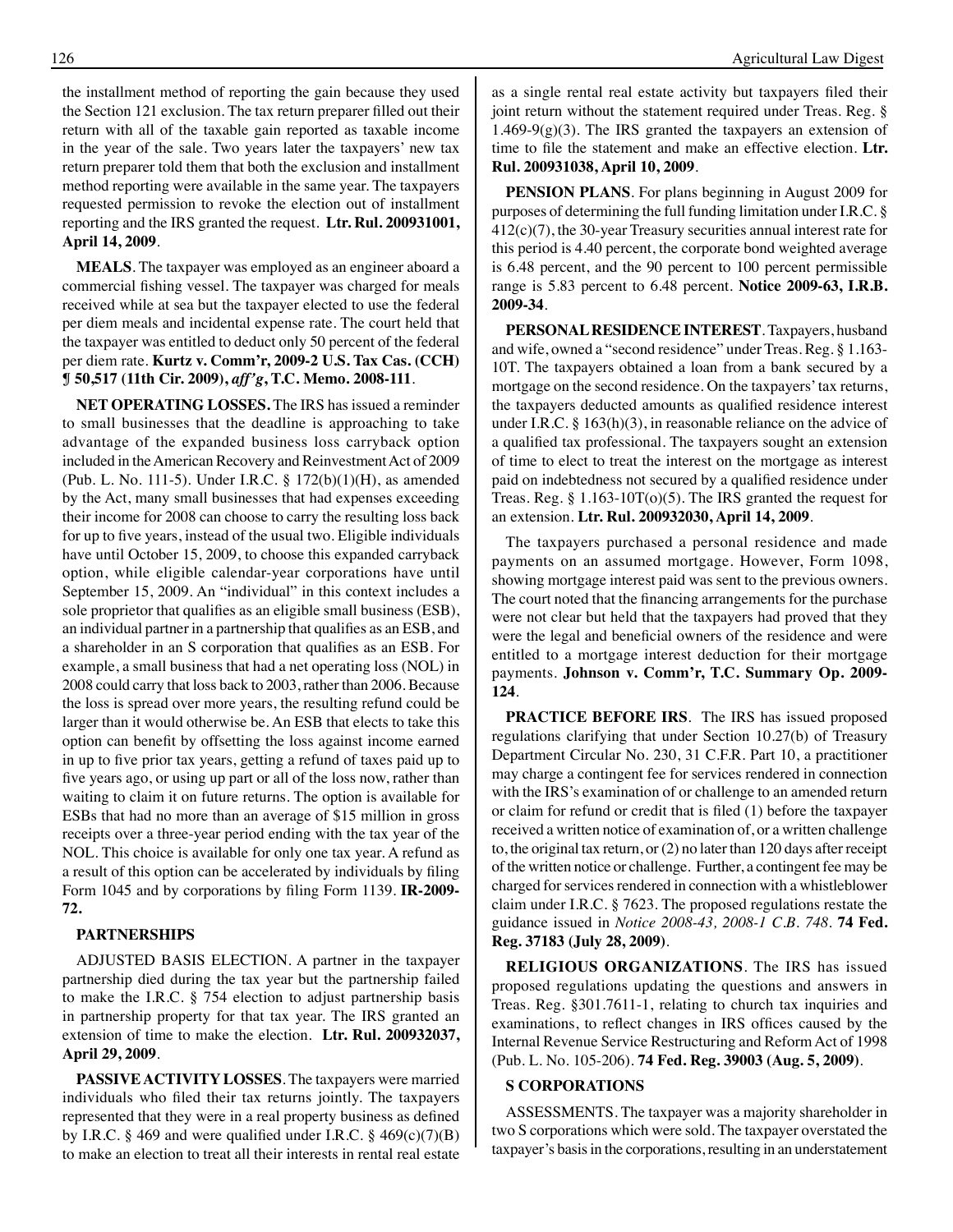of taxable income from the sales. More than three years and less than six years after the filing of the tax return for the year of the sale, the IRS filed a notice of deficiency which resulted from a reduction of the taxpayer's basis in the corporations. The taxpayer sought summary judgment because the assessment was filed more than three years after the filing of the return. The IRS argued that the six year limitation applied because the return understated taxable income. The court held that the six year limitation did not apply because the overstatement of basis was not an understatement of receipt of income. **Beard v. Comm'r, T.C. Memo. 2009-184**.

The taxpayer was a partner in a partnership which sold partnership property. The partnership overstated the partnership's basis in the property, resulting in an understatement of taxable income from the sale. More than three years and less than six years after the filing of the tax return for the year of the sale, the IRS filed a final partnership administrative adjustment which resulted from a reduction of the partnership's basis in the property sold. The taxpayer sought summary judgment because the FPAA was filed more than three years after the filing of the return. The IRS argued that the six year limitation applied because the return understated taxable income. The court held that the six year limitation did not apply because the overstatement of basis was not an understatement of receipt of income. **Salman Ranch Ltd. v. United States, 2009-2 U.S. Tax Cas. (CCH) ¶ 50,528 (Fed. Cir. 2009),** *rev'g***, 2007-2 U.S. Tax Cas. (CCH) ¶ 50,803 (Fed. Cls. 2007)**.

**TAX SCAMS.** The IRS has issued a reminder to avoid identity theft scams that may use the IRS name, logo or web site address to trick taxpayers into believing that the scam is a genuine IRS request for personal information or other official communication. Such scams can operate through fax, phone, or e-mail (also called phishing scams). The IRS does not normally contact taxpayers or request personal information by email and any communications purportedly from the IRS asking for a lot of detailed personal information should be suspect. If an individual receives any such email, they should not open any attachments or click on any links in the email. Any suspicious email should be forwarded to the IRS at phishing@irs.gov and then deleted from the recipient's inbox. When in doubt, individuals should contact the IRS directly at 1- 800-829-1040, to make sure that any suspicious communications were in fact sent by the IRS. Recent scams have involved the Making Work Pay tax credit, false notices claiming that the recipient is entitled to receive millions of dollars from recovered funds, lottery winnings or cash consignments, counterfeit IRS Form W-8BEN, Certificate of Foreign Status of Beneficial Owner for United States Tax Withholding, and other counterfeit IRS forms, and most commonly, tax refund scams. With respect to refund scams, the IRS stresses that taxpayers are not required to complete special forms to receive tax refunds that were claimed on previously filed returns. In addition, the public should be on the lookout for suspicious communications that threaten consequences for failure to respond, that use incorrect grammar or odd phrasing or that contain extremely long e-mail addresses that do not start with the actual IRS web site address http://www.irs.gov/. **IR-2009- 71.**

**TRAVEL EXPENSES**. The U.S. State Department has published the maximum rates of per diem allowances for travel in foreign areas. These rates are used for determining per diem rates that employers can use to reimburse employees for lodging, meals and incidental expenses incurred during business travel away from home with the need to produce receipts. See *Rev. Proc. 2007-63, 2007-2 C.B. 809*. **CCH MISC-DOC, 2009ARD 150-1, August 1, 2009**.

The taxpayer was employed as a carpenter and would drive from the taxpayer's home to the construction company, from the company to the job site and, on occasion, from the first job site to a second job site. The taxpayer kept a written record of all job-related travel, although the case is unclear that the taxpayer kept a record of each section of the daily travel. The court held that the taxpayer kept sufficient written records to substantiate the travel expenses but allowed a deduction only for travel between the first job site and the second job site because travel from home to the company and first job site was part of the nondeductible commuting travel. **De Chasing v. Comm'r, T.C. Summary Op. 2009-127**.

**TRUSTS**. A decedent had established a testamentary trust for the five children of a niece. The children received equal shares of the income from the trust during the lifetime of the niece and equal shares of the trust corpus upon the death of the niece. The trustee obtained a judicial division of the trust into five equal trusts with a pro rata division of the trust corpus. The IRS ruled that the division of the trust did not result in recognition of gain or loss. **Ltr. Rul. 200932029, April 23, 2009**.

### **in the news**

**HOME OFFICE DEDUCTION.** Fortune Small Business online has reported that U.S. Representatives John McHug, R-N.Y., and Kurt Schrader, D-Ore., have introduced the Home Office Deduction Simplification Act. The bill would create a standard \$1,500 home office deduction, which owners could opt for instead of the current rules. It would translate into a tax savings of about \$500 for those who are not currently taking the home office deduction, says Keith Hall, tax adviser for the National Association for the Self-Employed. The bill has 28 co-sponsors. **Ian Mount, "A Simpler Home Office Deduction," Fortune Small Business, August 14, 2009**.

**TAX ISSUES**. The IRS has issued a request to business taxpayers, associations and other interested parties to submit new issues involving a tax controversy to the Industry Issue Resolution (IIR) program. The objective of the IIR program is to resolve business tax issues common to significant numbers of taxpayers through new and improved guidance that will save the time and expense that would otherwise be expended through examinations. Submissions may be made any time; however, issues submitted and received by August 31, 2009, will be considered for acceptance in April. The IRS reviews submissions semi-annually. The Service will make its project selections based on the criteria set forth in Rev. Proc. 2003-36, 2003-1 CB 859. For each issue selected, a multifunctional team of IRS, Chief Counsel, and Treasury personnel is assembled to gather and analyze relevant facts from industry groups and other interested persons. **IR-2009-70**.